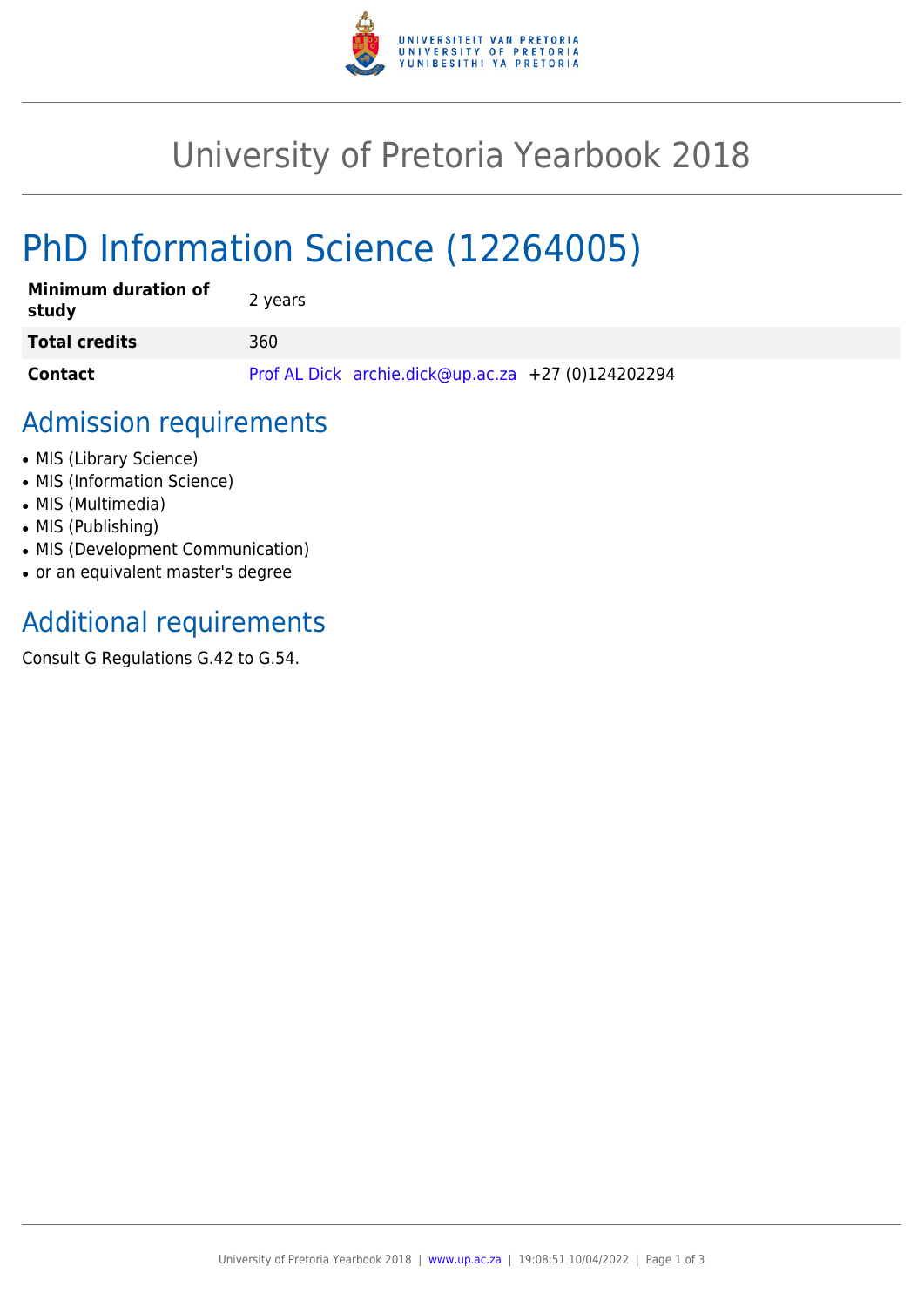

### Curriculum: Year 1

**Minimum credits: 360**

#### **Core modules**

[Thesis: Information science 990](https://www.up.ac.za/faculty-of-education/yearbooks/2018/modules/view/INL 990) (INL 990) - Credits: 360.00